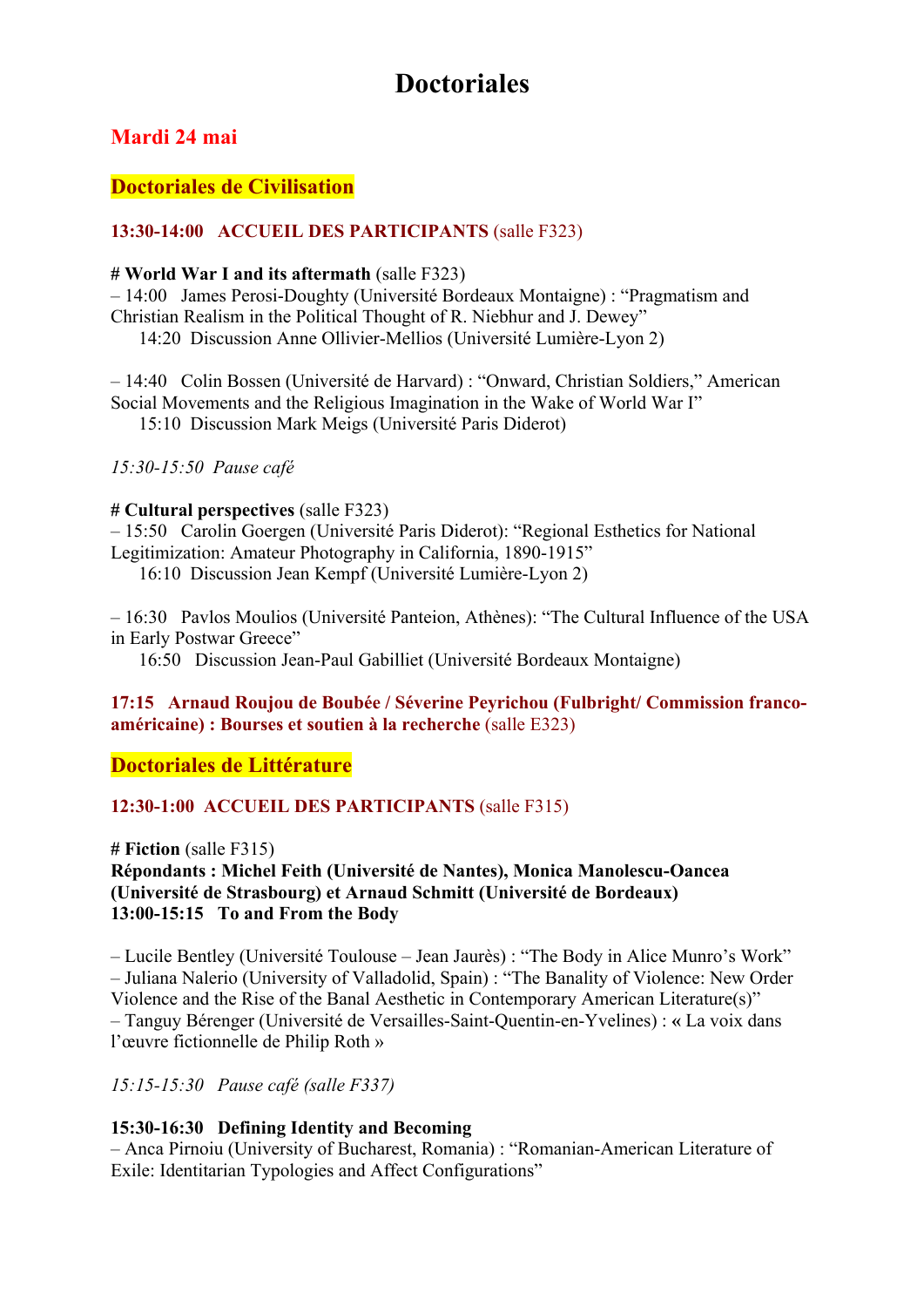– James Whittle (University of Hull) : "Becoming Adult in the Post-Postmodern Fiction of David Foster Wallace, Jonathan Franzen and A.M. Homes"

### **16:30-17:00 Discussion**

### **17:15 Arnaud Roujou de Boubée / Séverine Peyrichou (Fulbright / Commission Franco-Américaine) : bourses et soutien à la recherche** (salle E323)

### **Mercredi 25 mai**

### **Doctoriales de Civilisation**

### **8:45-9:00 Accueil des participants** (salle E323)

### **# Regards sur le 19e siècle** (salle E323)

9:00 Camille Amat (EHESS) : "A Brooklyn State of Mind : The Political and Cultural Construction of a Brooklyn Identity, 1814-1898"

9:20 Discussion Laurent Roesch (Université d'Avignon)

9:40 Alexia Blin (EHESS) : "Reading American Capitalism through the History of Cooperatives"

10:00 Discussion Jacques-Henri Coste (Université Sorbonne Nouvelle – Paris 3)

*10:20 Pause café (salle E337)*

### **# Réfugiés, minorités : les mots en question** (E323)

10:40 Syrine Farhat (Université Paris 8 Vincennes St Denis) : « Les réfugiés de St Domingues installés à Charleston »

11:00 Discussion Nathalie Dessens (Université Toulouse – Jean Jaurès) 11:20 Karima Djennane (Université Paris-Sorbonne) : « L'islam au féminin : des militantes musulmanes américaines sur le terrain »

11:40 Discussion Rim Latrache (Université Paris 13)

### *12:00-1:30 Déjeuner* **Doctoriales de Littérature**

### **# Poésie et adaptation** (salle F315)

### **Répondants : Jean-Paul Gabilliet (Université Bordeaux Montaigne) et Ronan Ludot Vlasak (Université Lille 3)**

### **9:00-10:00 Transmettre la tradition**

– Barbora Kučerová (Palacký University, Olomouc, Czech Republic) : "California, Irresponsible and Influential – Echo of the Beats in the Contemporary Cultural Context" – Jiří Měsíc (Palacký University, Olomouc, Czech Republic) : "The Importance of Tradition: Sensual and Spiritual Aspects of Love According to the Medieval Andalusian Muslim Poets and the Occitan Troubadours in Contrast with the Contemporary Singer-Songwriter Leonard Cohen"

*10:00-10:15 Pause café (salle 337)*

### **10:15-11:15 Réévaluation et adaptation**

– Alexandra Kraeva (Université de Haute-Alsace, Mulhouse, France) : "A Poet Against His Time: Gjertrud Schnackenberg's View on Osip Mandelstam's Fate"